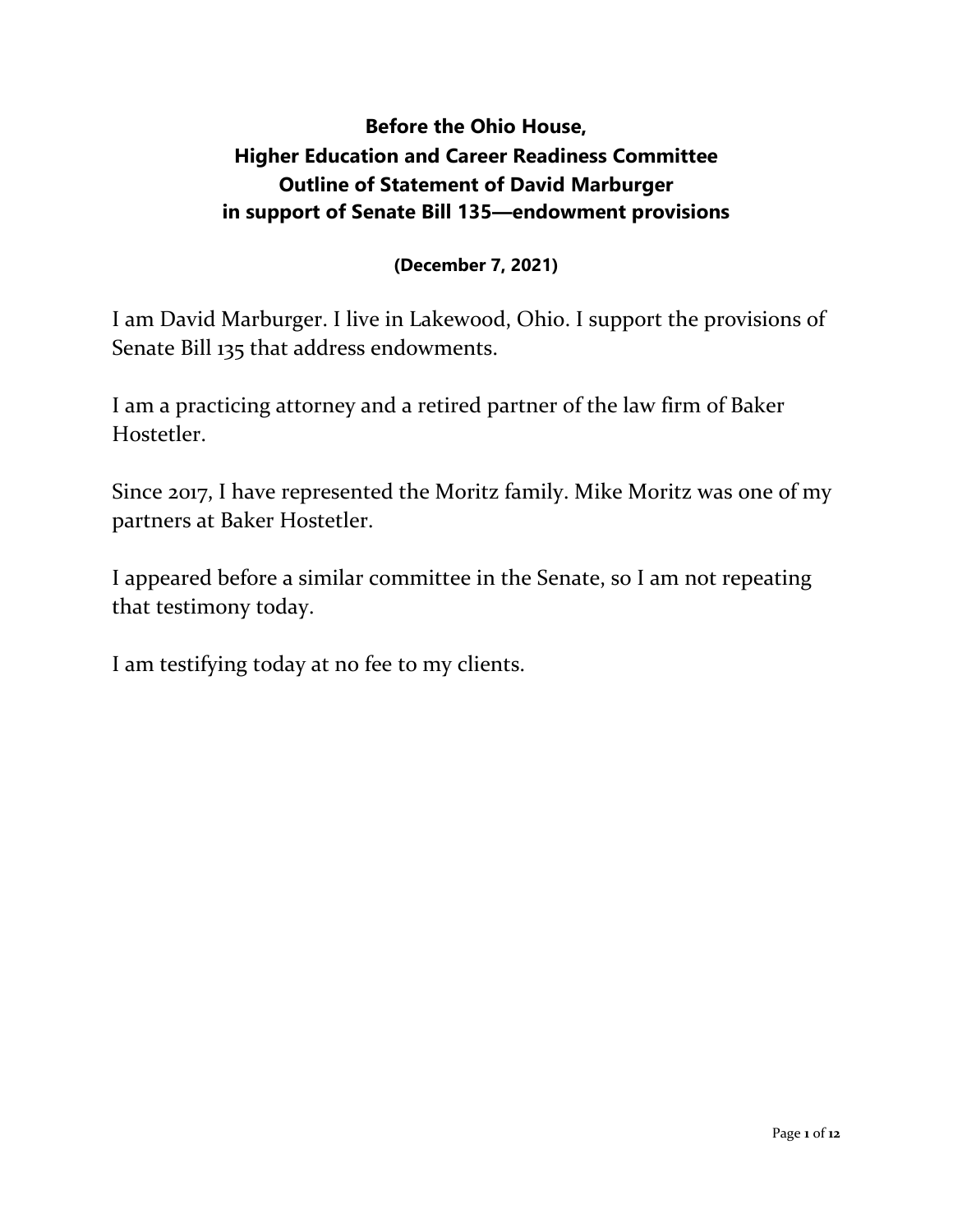### **Primer: How Sub. S.B. 135 works**

### **1. How the legislation applies to 3 basic ways that charitable institutions receive funds from benefactors.**

Consider 3 basic ways that charitable institutions receive funds or other property from benefactors.

#### **A. Transfer of property under benefactor's will—bequests.**

A charitable institution may receive money or other property under a benefactor's will after the benefactor dies.

Those are "charitable bequests."

The institution typically made no commitment to the benefactor in exchange for the bequest.

This legislation would not give anyone a right to enforce the terms of a typical charitable bequest.

#### **B. Condition imposed unilaterally by benefactor.**

Consider a charitable institution holding a fundraiser, the centerpiece of which is a lecture by a well-known author.

The institution seeks a donation from those who seek admission.

You write a check to the institution for \$1,000. You hand it to the people at the door who are accepting checks like yours.

You put a notation on the check that says: "To be used only for COVID research."

The person at the door accepts your check on behalf of the charitable institution, and gives you a receipt.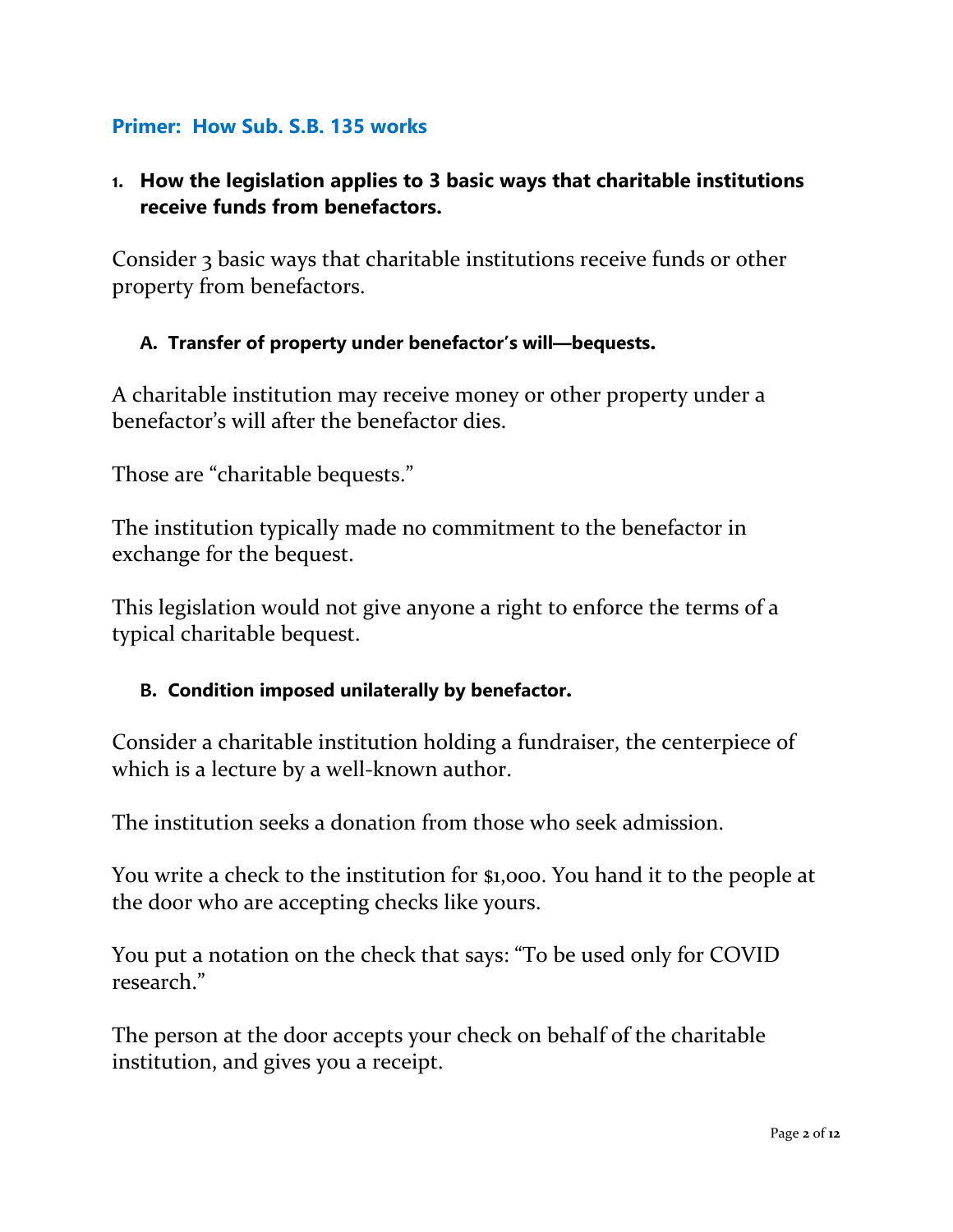Or, you deliver valuable paintings to a university with a letter saying that you are transferring ownership of the paintings to the university, but only for their display in the university's clinic for abused children.

This legislation does not apply to scenarios like that.

If the institution used that \$1,000 for something *other than* COVID research, this legislation gives you no recourse.

### **C. Endowment agreements.**

A benefactor and an institution each sign a written document.

In that document, the benefactor commits to transfer to the institution \$1 million within a specified number of days or months after signing.

In the same document, the institution commits to invest the \$1 million as an endowment that will last forever, and to spend the investment earnings only for COVID research.

Those are reciprocal commitments: If you transfer the \$1 million, I'll invest it and spend the earnings only for COVID research.

This legislation applies to those agreements.

If the institution violates its signed written commitment, the benefactor may proceed in court to enforce the institution's commitment—under circumstances specified in the legislation.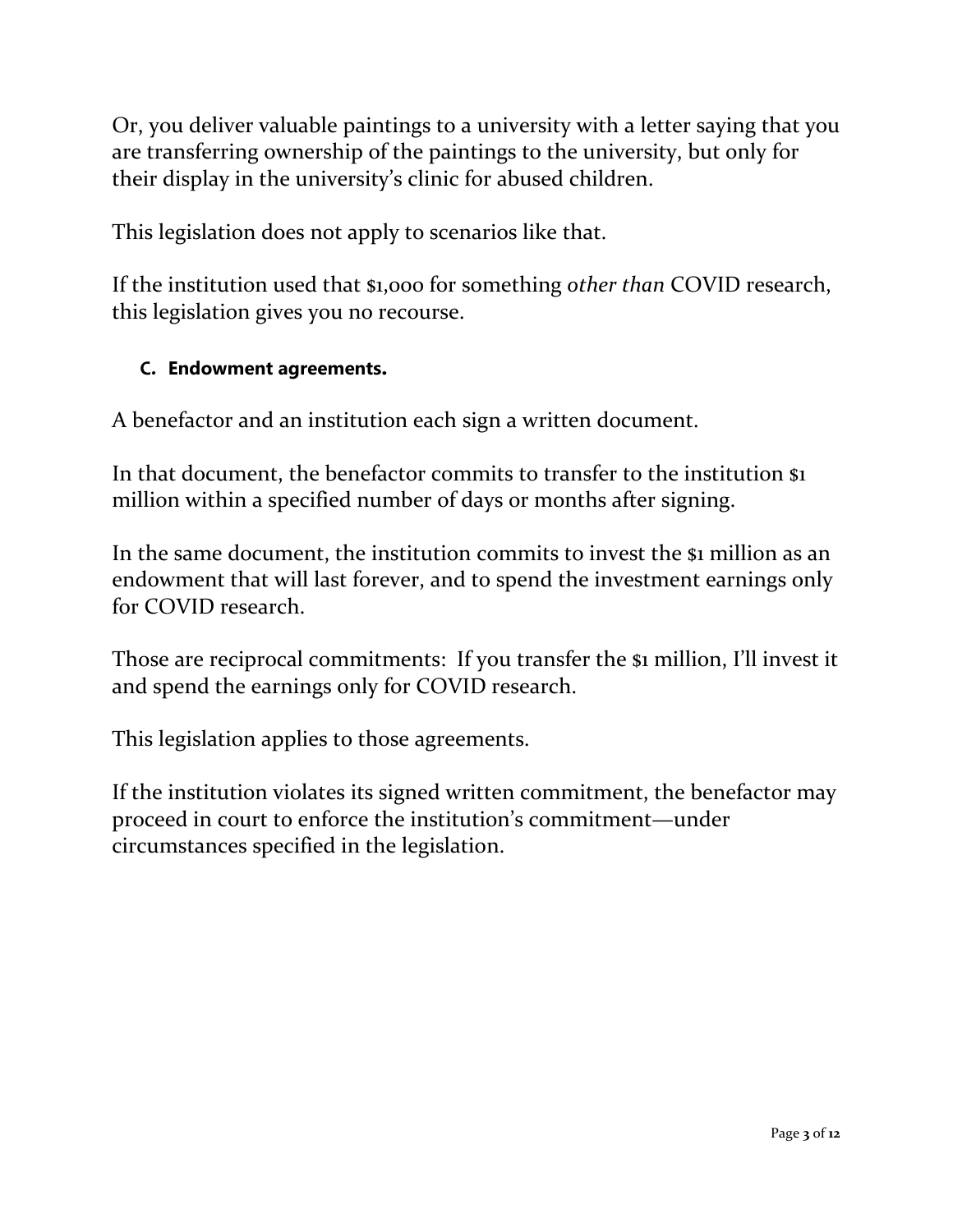### **2. Who can sue under the law today?**

#### **A. Charitable institutions sue benefactors.**

Charitable institutions can—and do—sue benefactors when benefactors violate their commitments to transfer property to the institutions.

#### **B. Can benefactors sue institutions?**

Institutions insist that, if they violate their commitments to benefactors, benefactors have no right to enforce the institutions' commitments.

In my view, it is *un*settled in Ohio whether benefactors can enforce their own endowment agreements.

But this legislation would settle the law.

### **3. Misleading the benefactors today: institutions make commitments to benefactors, not to the attorney general.**

When a charitable institution makes commitments in an endowment agreement—it is making those commitments to you, the benefactor.

It is not making a commitment to the attorney general. The attorney general does not sign your agreement with the institution.

When the institution makes its signed commitment to you in exchange for your commitment to transfer your property to the institution, the institution implicitly represents to you that you have some recourse if the institution violates what it promised to do.

But charitable institutions make those commitments to you believing that you can do nothing if they violate their commitments.

This legislation rightfully corrects that misleading practice.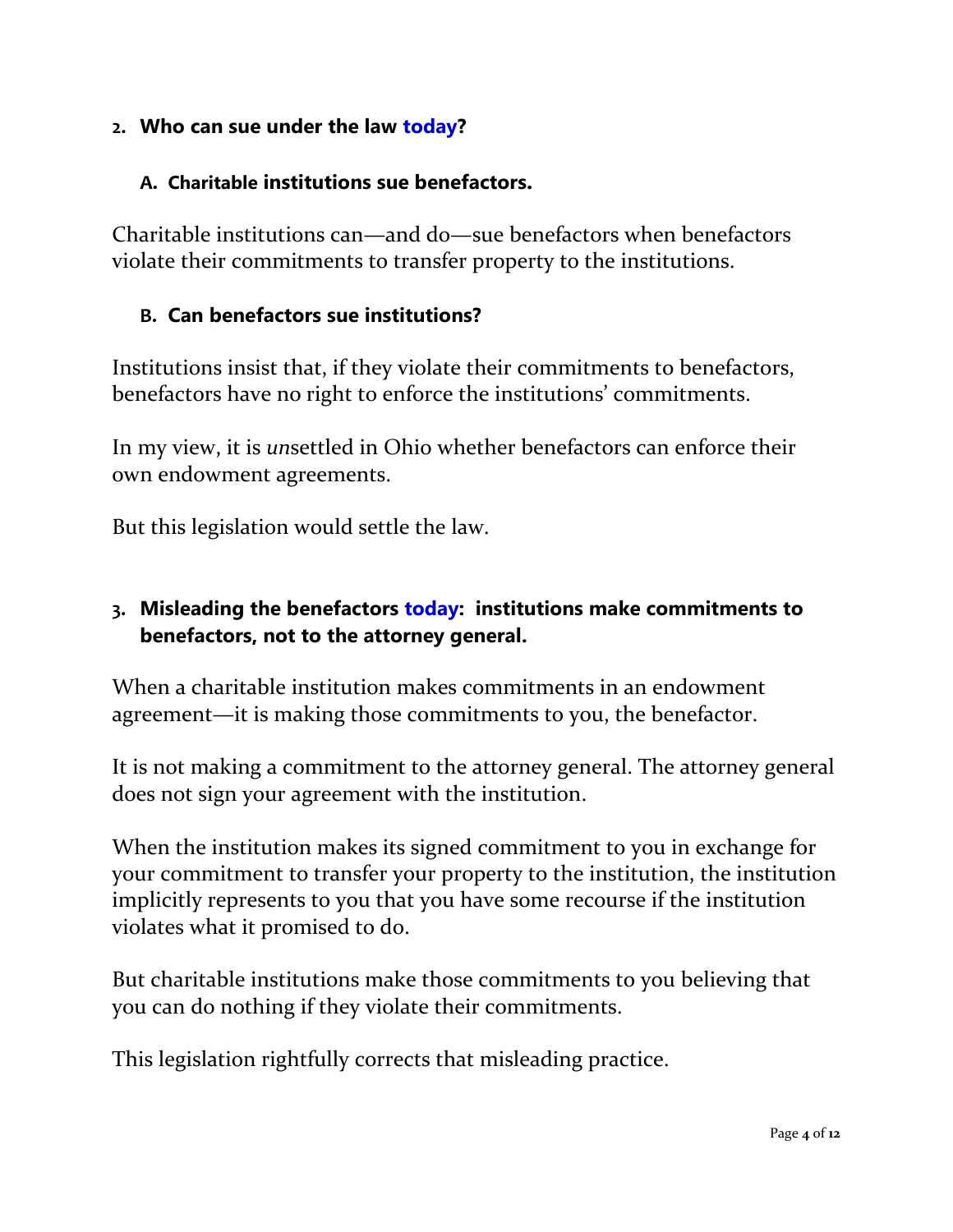## **4. S.B. 135: Who is eligible to sue to enforce an institution's violated commitment.**

### **A. Children, descendants of the benefactor? No.**

This legislation does not empower any children or descendants of the benefactor to sue to enforce a violated endowment agreement.

The legislation does empower children or descendants to apply to the probate court to reopen a benefactor's estate—but not to sue.

Applying to reopen the estate does not afford a right to sue.

Under this legislation, only someone appointed by the court to serve as administrator of the estate is authorized to sue.

#### **B. How many persons are eligible to sue? One.**

This legislation does not allow more than one person to be eligible to sue at any given time.

Either the benefactor can sue, or the benefactor's "legal representative" can sue.

The benefactor's "legal representative" can be only 1 person:

• a single person designated in the endowment agreement to act in place of the benefactor;

• the administrator of the benefactor's estate;

• the benefactor's surviving spouse, but only if the benefactor's estate is closed;

• as between a surviving spouse & the person designated in the endowment agreement, only the person designated in the endowment agreement has the right to enforce;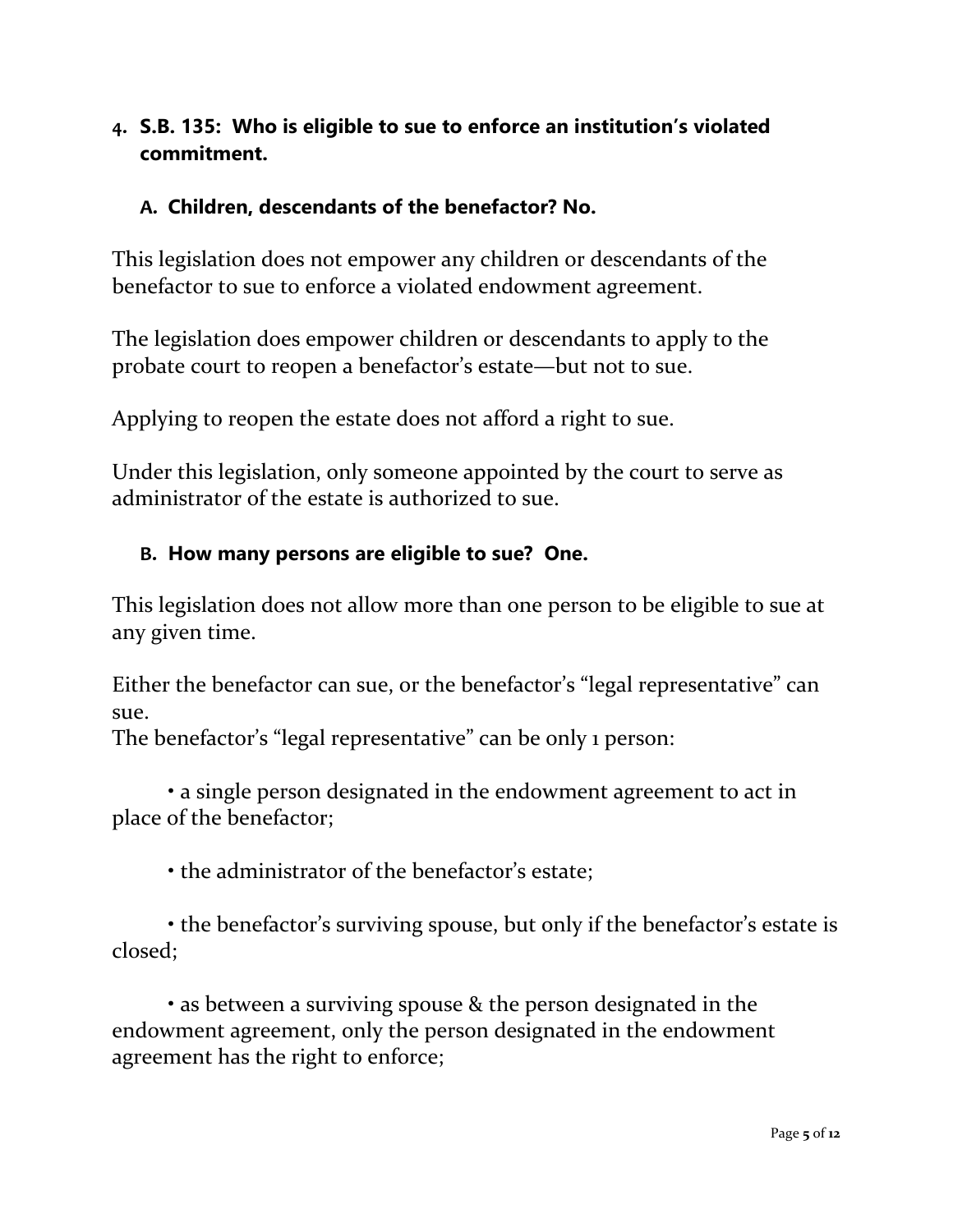• as between the administrator of the estate (whether reopened or not) & the person designated in the endowment agreement, only the person designated in the endowment agreement has the right to enforce;

• as between the administrator of the estate and the surviving spouse, only administrator of the estate has the right to enforce.

### **5. Remedies listed in S.B. 135.**

## **A. The law today: institutions can seek court order redirecting endowed funds to another charitable purpose or for a different charitable use— R.C 1715.55.**

Suppose that a charitable institution committed to restrict its spending of endowed funds to provide scholarships to students studying the classics— Latin and Greek.

Under section 1715.55(C)of Ohio's version of the Uniform Prudent Management of Institutional Funds Act, the institution can apply for a court order to modify that restriction—or to modify the purpose of the endowment.

The charitable institution need not notify the benefactor, or join the benefactor in the application, or obtain the benefactor's consent.

The charitable institution must join the attorney general because the attorney general represents the interest of the general public. The general public is the beneficiary of every endowment agreement and every charitable gift.

**Test to modify**: Under R.C. 1715.55(C), the restriction or the purpose of the endowment must be:

- impracticable
- wasteful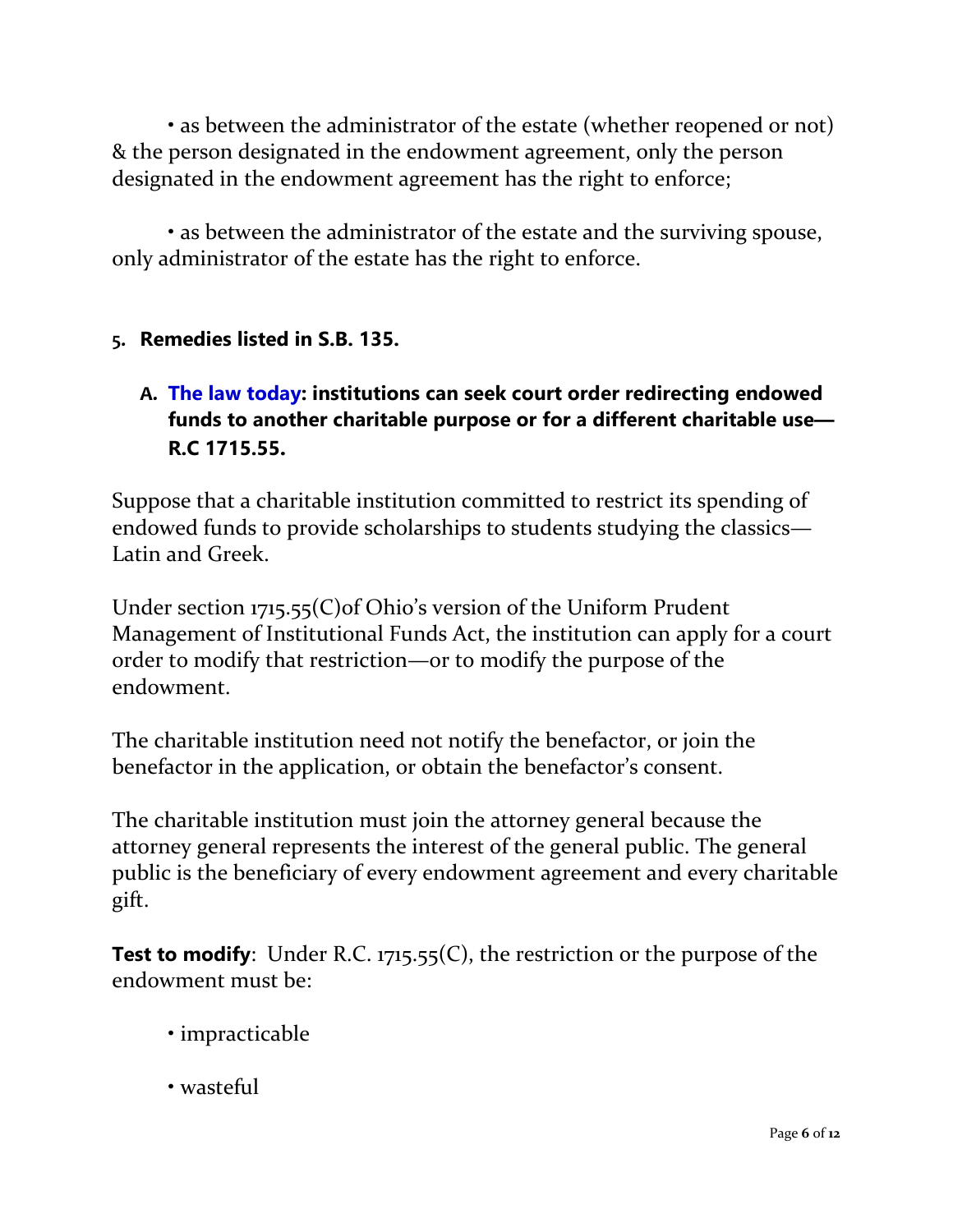- impossible to achieve
- unlawful

**Modified purpose or use of endowed funds**: Modified use or purpose of an endowment is to achieve a purpose or use that is very close to the purpose or use as expressed in the endowment agreement. R.C. 1715.55(C).

**Cy pres** (sigh-pray): French for "as near as possible."

• R.C. 1715.55 is a statutory version of a doctrine recognized at common law called cy pres.

• Cy pres allows a court to redirect the funds of the endowment to a different charitable purpose different than the one expressed in the endowment agreement—including diverting the endowment to a different charitable institution.

## **B. The law today: attorney general can seek court order to modify endowment's purpose & restrictions on use of endowed funds.**

**Cy pres**: The attorney general has the authority to seek a court order under *cy pres*—to divert endowed funds to a charitable purpose different from the purpose expressed in the endowment agreement.

Or attorney general can seek a settlement with the institution to do the same thing.

Attorney general's right to invoke *cy pres* is at common law, not in Ohio's version of the Uniform Prudent Management of Institutional Funds Act.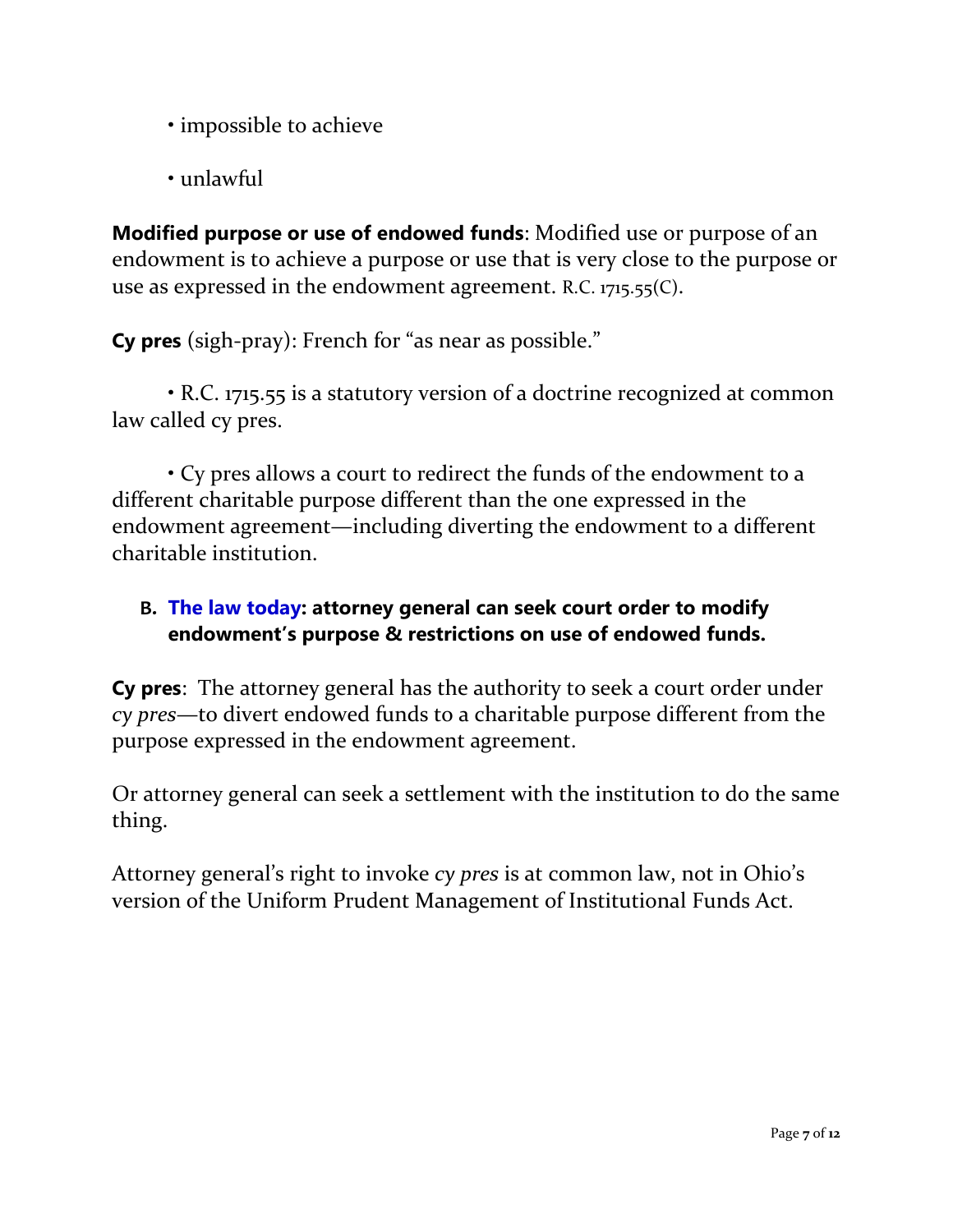### **C. The remedies listed in S.B. 135.**

### **i. Same remedies that institution & atty gen'l already have.**

Every remedy listed in Sub. S.B. 135 is already available today to the charitable institution and to the attorney general.

*But*, today, the institution and the attorney general can seek those remedies without including the benefactor.

### **ii. S.B. 135 does not dispense with requirements for each remedy.**

In division (H), S.B. 135 lists 11 remedies that the court can order if a benefactor sues to enforce an endowment agreement.

Each remedy listed has specific requirements that have to be satisfied for the court to grant that remedy.

Those requirements are recognized at common law or by Ohio statutes, such as the Declaratory Judgment Act.

S.B. 135 only collects the remedies into one place. It does not dispense with the conditions that the court must find to order any particular remedy.

## **iii. Benefactor cannot seek a remedy unilaterally—must join attorney general & the institution.**

Under S.B. 135, no benefactor can seek any of the listed remedies without joining the charitable institution and the attorney general in the benefactor's complaint filed with the court.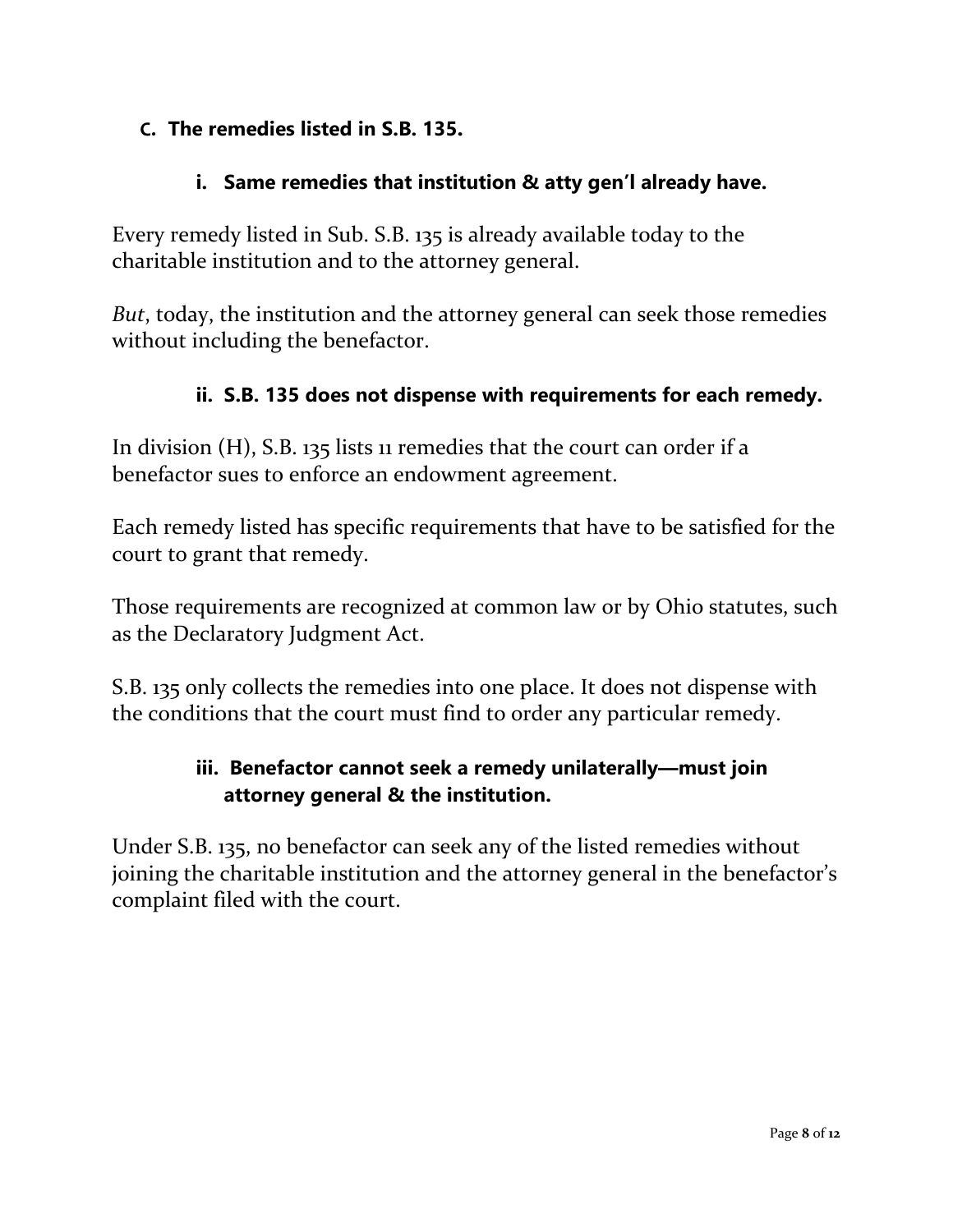## **Questions raised about Sub. S.B. 135**

#### **1. Retroactive v. prospective.**

Every state that has adopted the Uniform Prudent Management of Institutional Funds Act—including Ohio—has nearly verbatim-identical provisions that address whether & how the Act applies to existing endowments.

Ohio's version is an uncodified section of House Bill 522.

House Bill 522 enacted the Uniform Prudent Management of Institutional Funds Act in Ohio. House Bill 522 says that the Act applies only to:

• endowments established after June 1, 2009, *and*

• endowments existing on June 1, 2009, "but only with respect to decisions made or actions taken on or after that date."

Copy of Ohio's section and, as an example, a copy of Michigan's section accompany this outline.

### **2. Suits by benefactors in other states.**

### **A. Iowa—benefactor can sue and win atty fees.**

Iowa's version of the Uniform Prudent Management of Institutional Funds Act allows benefactors to sue to enforce endowment agreements AND, if the benefactor wins, the court may award *costs and attorneys' fees* to the benefactor if the institution was grossly negligent. I.C.A. § 540A.106.

Iowa's version took effect in July, 2008.

**Suits under Iowa's law**: Since July, 2008, only one suit under Iowa's Act has reached any appellate court in Iowa.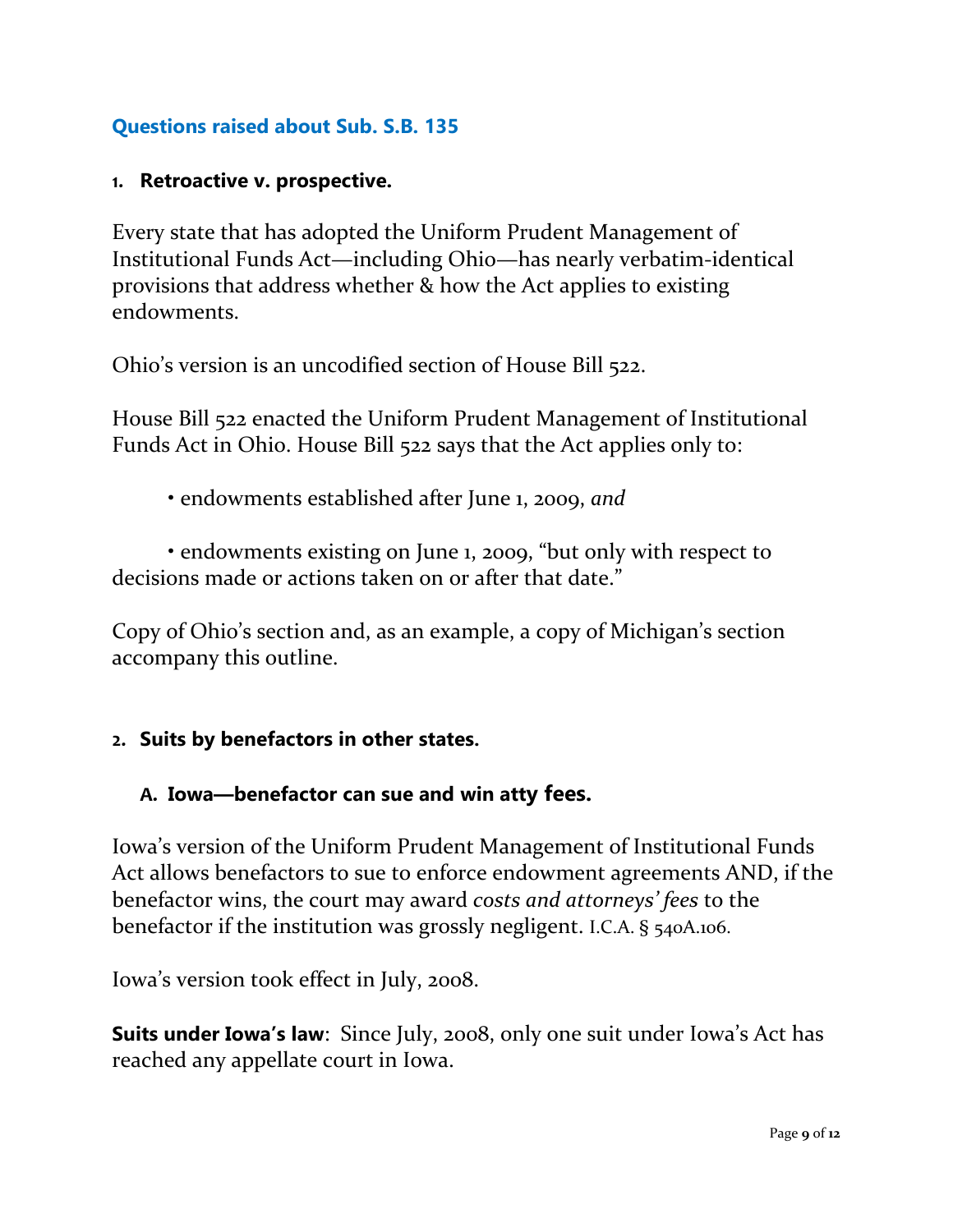Cole College filed that suit to remove restrictions on its use of valuable paintings received from a family foundation.

**The issue**: whether the gift letter accompanying the donated paintings required Coe College to keep them permanently, or whether Coe College had a right to sell the paintings.

Iowa Supreme Court ruled that Coe College had to keep the paintings permanently.

• Matter of Coe College, 935 N.W.2d 581 (2019).

### **B. All states—suits by benefactors.**

Nationwide, from 2005 to the present: total of 6 suits by benefactors reached an appellate court of any state.

3 suits allowed the benefactor to proceed.

\_\_\_\_\_\_\_\_\_\_

 • Tennessee: Tenn. Div., United Daughters of Confederacy v. Vanderbilt Univ. (Tenn. App. 2005)

- Michigan: Le Gassick v. Univ. of Mich. Regents (Mich. App. 2019)
- New Jersey: Adler v. Save (N.J. App. 2013)

3 suits ruled that the benefactor did not have standing to proceed.

- Utah: Siebach v. Brigham Young Univ. (Utah App. 2015)
- Pennsylvania: In re Found. for Anglican Christian Tradition (Pa. Cmmwlth 2014)
- Missouri: Hardt v. Vitae Found., Inc. (Mo. App. 2009)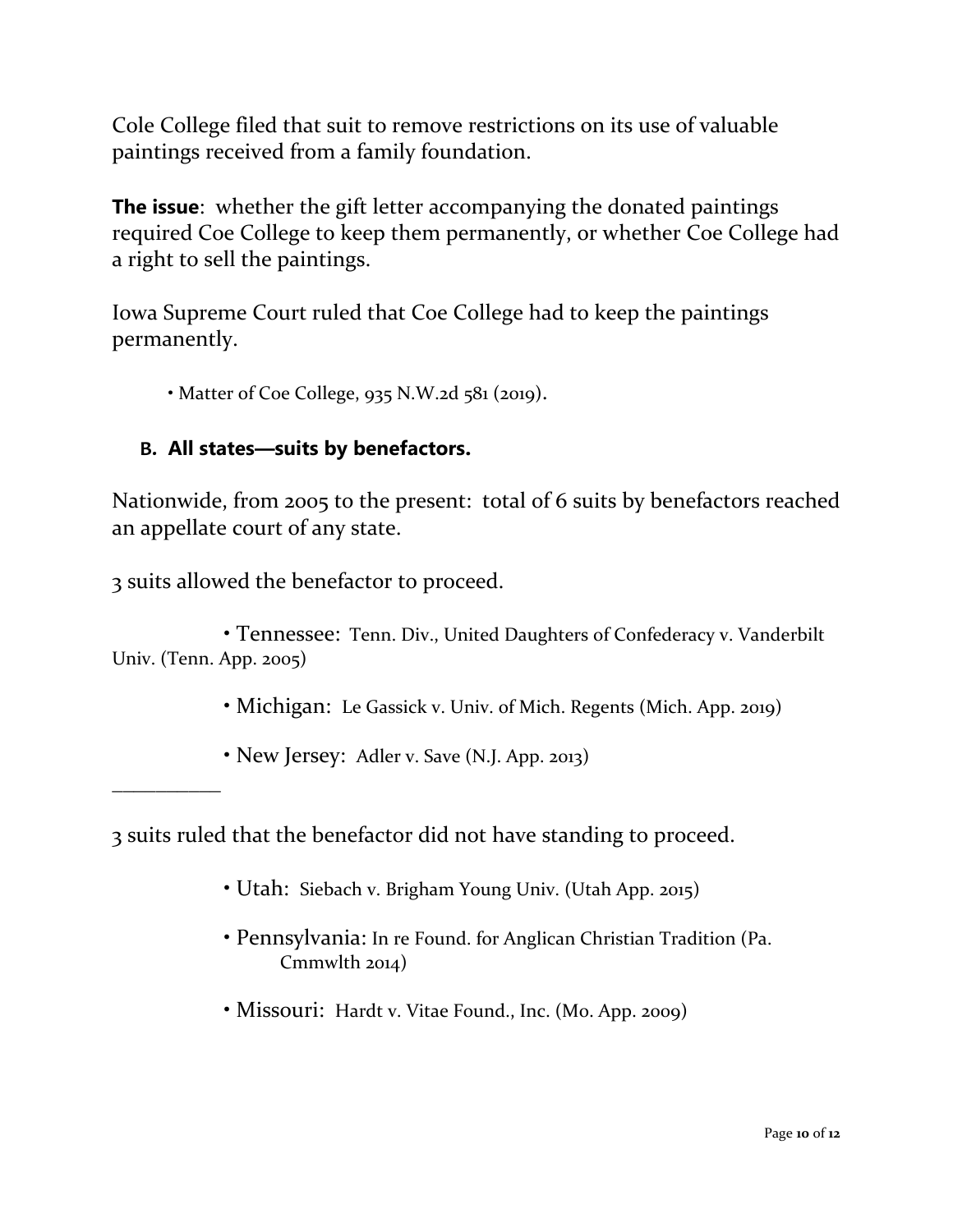## **3. Interest of the Attorney General in enforcement v. interest of benefactor.**

### **A. Interest of the Attorney General.**

The beneficiary of every charitable contribution is the public at large.

When a charitable institution violates a commitment in an endowment agreement, the violation may adversely affect the benefit that the public was supposed to receive through the endowment.

People comprising the public are ever-changing, indefinite, uncertain, numerous.

The legal interests of members of the public are indistinguishable, undifferentiated from one another.

If the attorney general sues to enforce an endowment agreement, the attorney general is representing the public's interest.

The attorney general can resolve the rights of thousands of members of the public in a single lawsuit.

So, no single member of the public can sue to enforce the public's interest under an endowment agreement.

Only the attorney general can represent members of the public who claim that an institution has violated the terms of an endowment agreement.

**Example:** If enforcing the terms of a charitable bequest in a will, the attorney general does not claim to be representing the interest of the benefactor's estate. The attorney general claims to be representing the interests of the public in receiving the benefits of the bequest.

A chief interest of the attorney general in overseeing charitable institutions is to ensure that charitable funds serve charitable purposes, and are not diverted to enrich private interests.